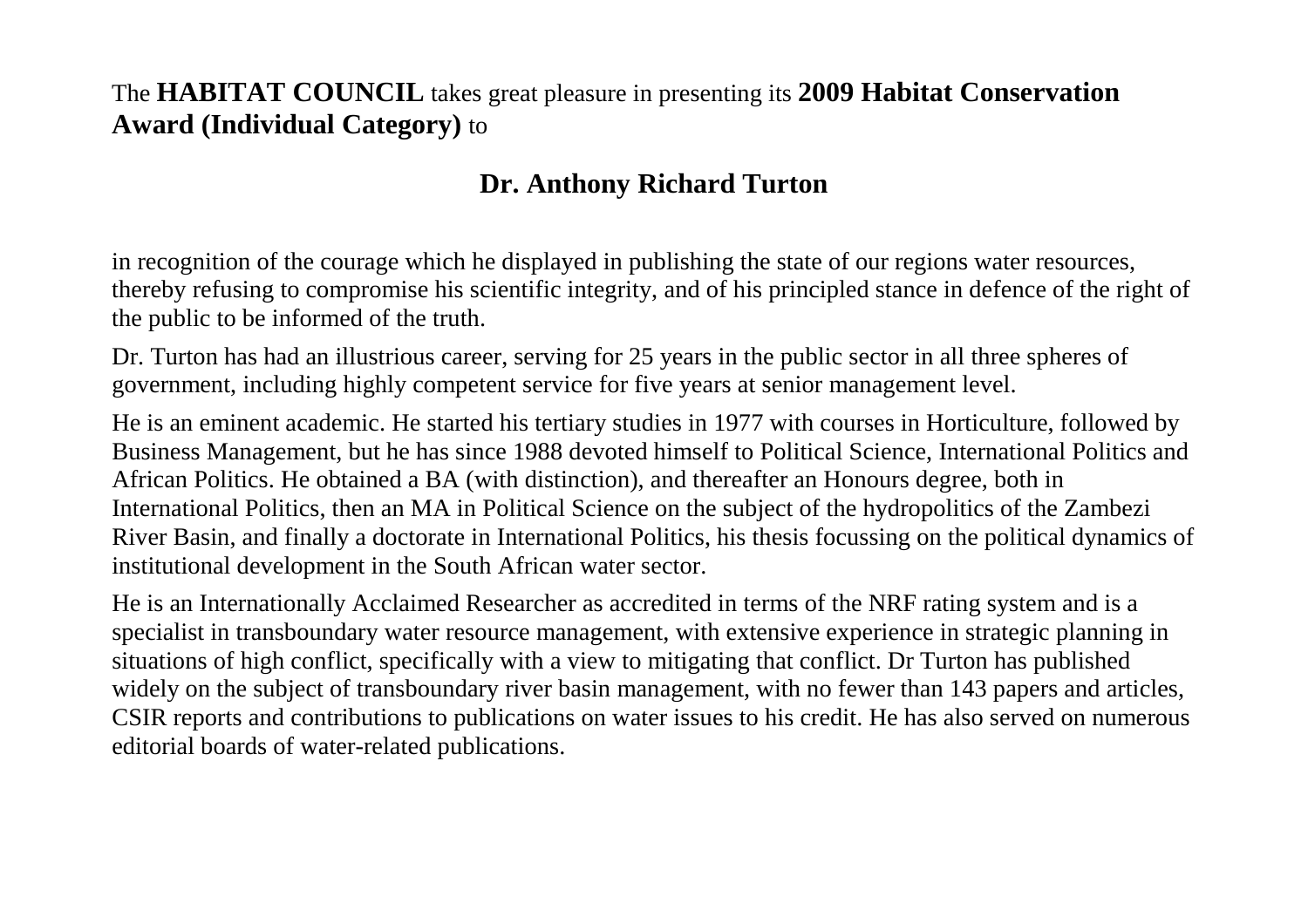The regard in which he is held in scientific circles is reflected in the fact that he has, in 2009 alone, been invited to more than a dozen important conferences, as invited specialist or as keynote speaker, and that he serves on the scientific committee of the International Hydrological Programme of UNESCO.

His work for the CSIR between 2006 and 2008 involved the linkage of key research projects and their elevation to strategic programme level within the Water Resource Competency area. During this time, hereceived two CSIR awards in recognition of his work.

In 2008, for preparing a paper setting out the true situation with respect to water security in our region, his connection with the CSIR was severed. It is a sad irony that he, an erstwhile Fellow of the CSIR, should have been dismissed by this institution for daring to tell the truth about the looming water scarcity our country is faced with.

He is currently focussing on water and the mining industry as a sub-national transboundary issue of strategic significance in a water-constrained region with a strong mining economy.

Dr Turton has, at great personal cost, stood up for the public's right to know basic and crucial truths about the issue of water security that so directly affects the daily lives of our citizens. For his courage and unwavering integrity in doing so, we salute him.

D W van der Zel Hon. President: Habitat Council 10 October 2009

- - - - - - - - - - - - - - -